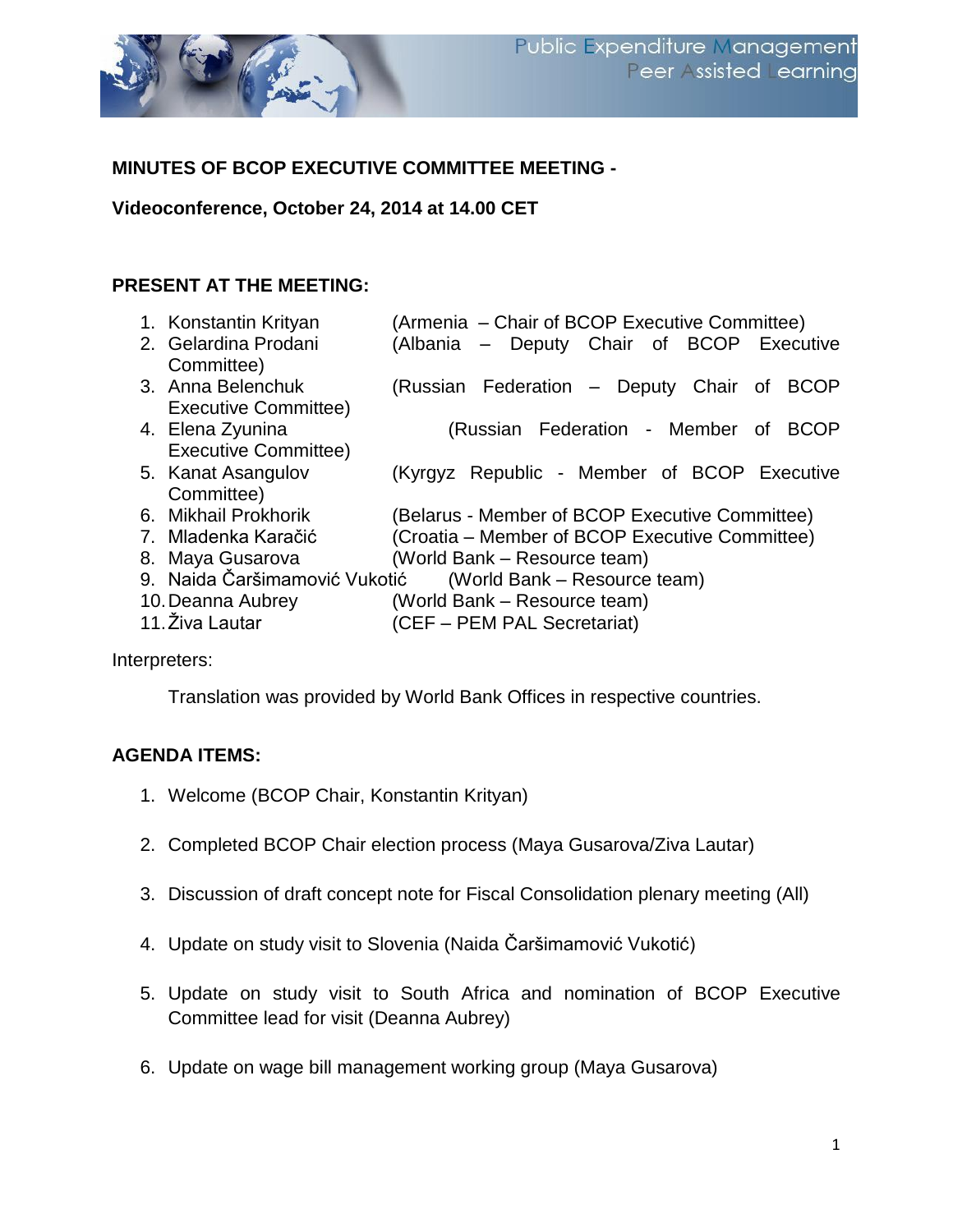- 7. Mid-term review of PEMPAL Strategy 2012-17 (Deanna Aubrey)
- 8. Secretariat new newsletter approach (Ziva Lauter)
- 9. Update on wiki (Naida Čaršimamović Vukotić)

10.Other business

#### **1. Welcome**

Mr. Konstantin Krityan, newly appointed Chair of BCOP, welcomed participants to the Executive Committee meeting. He again expressed gratitude to the fellow Executive Committee members in electing him the new Chair and said that he is looking forward to working hard on continuing the successful work of the BCoP. He also emphasized the importance of the excellent leadership of the previous Chair of BCOP, Ms. Gelardina Prodani, noting that under her leadership the BCOP has become a very active COP showing good results.

\_\_\_\_\_\_\_\_\_\_\_\_\_\_\_\_\_\_\_\_\_\_\_\_\_\_\_\_\_\_\_\_\_\_\_\_\_\_\_\_\_\_\_\_\_\_\_\_\_\_\_\_\_\_\_\_\_\_\_\_\_\_\_\_\_\_\_\_\_\_

## **2. Completed BCOP Chair election process**

Ms. Živa Lautar explained the protocol of the BCOP Executive Committee chair election procedure: the elections were performed via emails. Short guidelines on election procedure were prepared for this purpose. First round of election process was launched on September 8 and concluded on September 19. The second round of elections started on September 25. Members of the Executive Committee were deciding between two candidates. On October 10 the process was concluded. Results were released on October 13.

Ms. Maya Gusarova congratulated Ms. Krityan for new position and reminded him, that he can announce deputy chairs. Ms. Krityan nominated Ms. Gelardina Prodani and Ms. Anna Bellenchuk. They have both accepted the nominations and expressed gratitude and willingness to take over these positions.

### **3. Discussion of draft concept note for Fiscal Consolidation plenary meeting**

a) Concept note and Agenda items

Ms. Maya Gusarova gave overview of the proposed concept note and the draft agenda for the forthcoming plenary meeting to be held on February 11-13, 2015, with the topic of fiscal consolidation, with focus on spending reviews. She asked for the Executive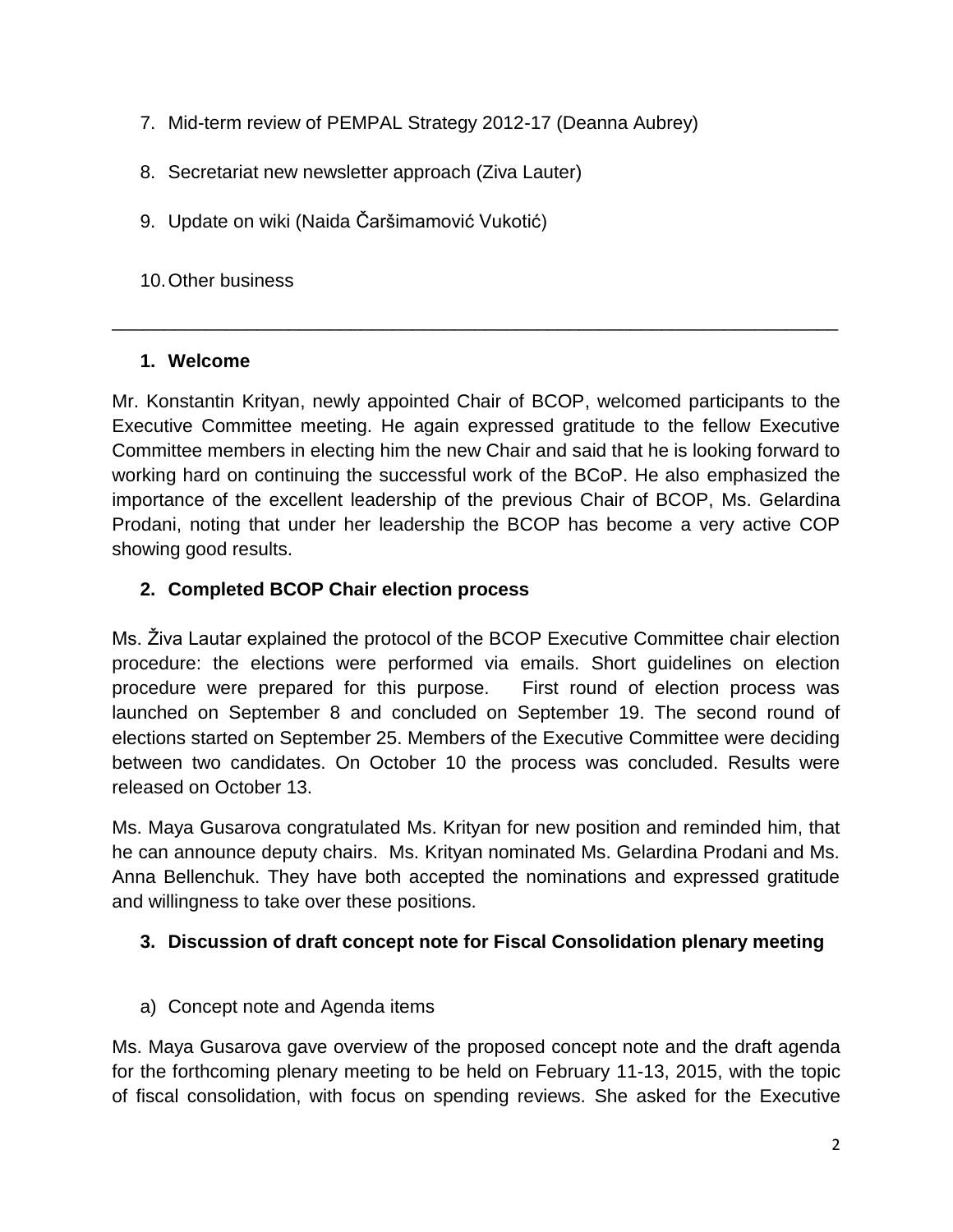Committee members' feedback. The overall approach to the organization of the plenary meeting, proposed thematic sessions and speakers, as well as the format of the meeting were discussed.

In terms of the format, based on the earlier feedbacks of the membership and the Executive Committee, it would remain the same as last year, with two and half days of sessions and half day for cultural event, and with the thematic sessions taking place in the morning and group discussions taking place in the afternoon. The last day of the event will be used for wrap-up sessions to highlight the main conclusions and the summary of the thematic sessions, as well as for the session to analyze the inputs about the priorities for the 2015/2016 Action Plan which will be gathered from all member countries during the meeting.

In terms of the thematic sessions and speakers, the proposed agenda would include presentations from: i) the World Bank team on the results of the World Bank study and options for effective wage bill management (given that the wage bill is one of the most important expenditure area for fiscal consolidation) and on results of the pre-event survey of the PEMPAL countries on their experience and challenges in the area of fiscal consolidation (as was decided in the earlier Executive Committee meetings, this survey will be developed by the Resource Team based on the templates of the OECD Fiscal Consolidation Survey and Fiscal Risk Survey), ii) other international organizations whose research includes fiscal consolidation tools - the IMF and the OECD, and iii) country cases from both PEMPAL countries and outside of the PEMPAL countries. In terms of the country cases, proposed presentations from the PEMPAL countries include Armenia, Russia and Turkey. During this meeting, Mr. Krityan and Ms. Belenchuk confirmed that they are ready to present, while, in the absence of Mr. Ay, it was decided that the Resource Team would contact him to confirm Turkey's presentation. Mr. Prokhorik offered that Belarus can present their case as well, in the case that presentation by Turkey is not confirmed. In terms of the proposed presentations from the countries outside of the PEMPAL region, Ireland has been invited to present, given that they had a successful large-scale consolidation program based on the 2012-2014 Comprehensive Expenditure Review, which was presented to the Executive Committee during the 2013 Study Visit to Dublin. In addition, the Irish case presentation would include the overview of the preparation of the new 2015-2017 Comprehensive Expenditure Review, based on lessons learnt from the previous 2012-2014 Comprehensive Expenditure Review process. In terms of the speaker, potential speaker from the Department of Expenditure was identified based on the feedback of the 2014 Study Visit participants. It was also discussed that presentation of the Russia case, would be made by the Director of department of budget policy, Mr. Ilya Sokolov.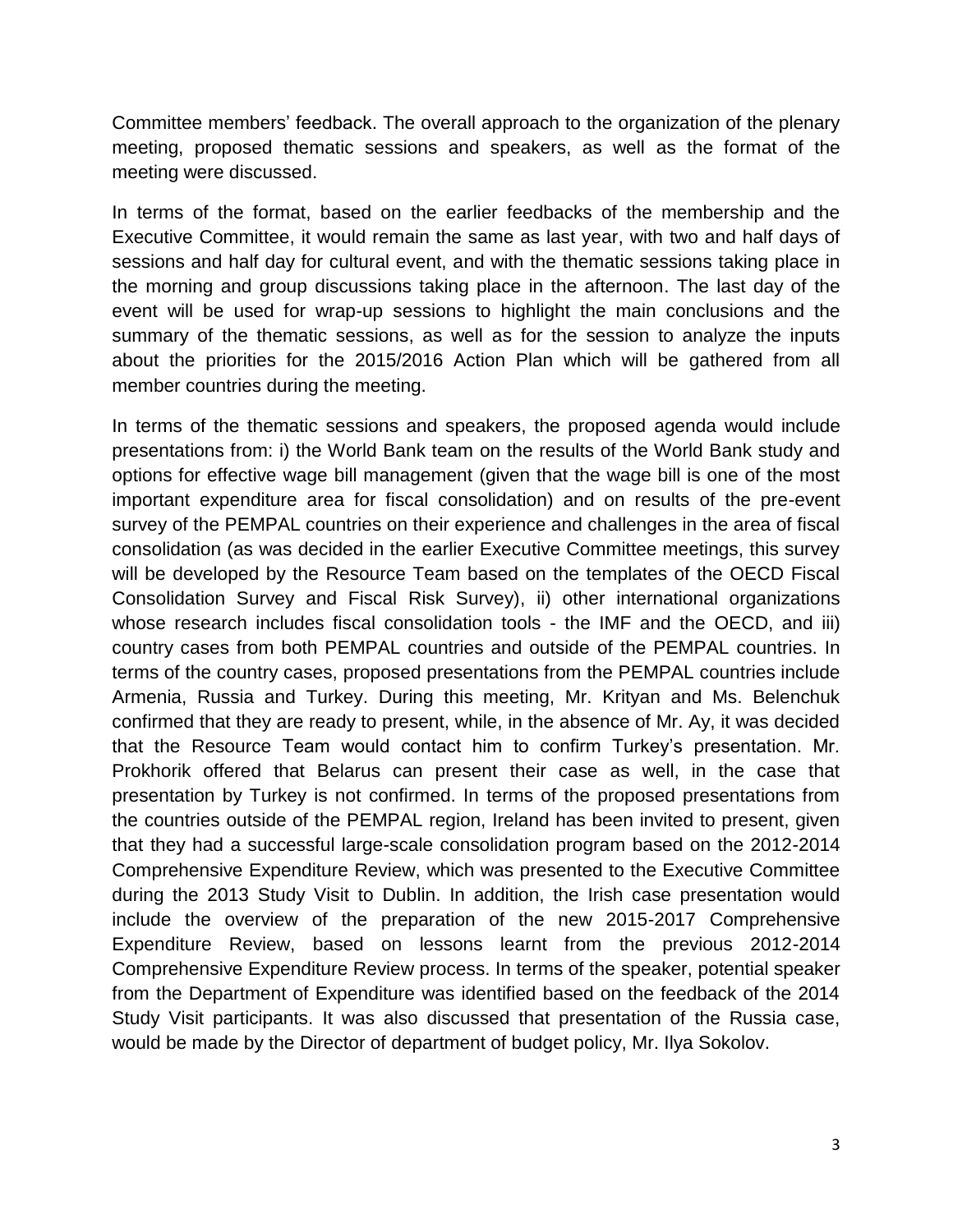Finally, within the country case presentations, based on the suggestion of the World Bank team, the draft agenda includes the presentation on methodological approach to World Bank's Public Expenditure Reviews for Poland, Croatia, and Romania.

In terms of the agenda timeline, based on the request of Mr. Krityan, it was decided that presentation on PEMPAL status of reforms (survey results of the pre-event survey to be presented by Ms. Čaršimamović Vukotić) will be moved up to before lunch on Day 1, in order to have full afternoon devoted to discussion groups.

b) The venue selection and side activities

Ms. Lautar reported on current status of venue selection: thus far the Secretariat is considering between two hotels.

Mr. Krityan offered help and assistance in organization of the event in Armenia and inquired about ways in which the assistance can be provided to the Secretariat. Ms. Lautar said that involvement of the hosting country in event preparations is always welcome and briefly described where its input would be needed (recommendations of hotels, suggestions for social activities…).

c) Important dates and invitation process

Ms. Gusarova outlined the main tasks and deadlines related to plenary meeting preparations. Considering the festive period between December 15 and January 15, the preparations should start already in November. Budget estimate should be ready by November 7; the pre-event survey needs to launch by early December, so the invitations should go out already in early November. The Executive Committee confirmed that the same approach to invitations should be implemented as in the last two years - two participants per country should be invited from non-Executive Committee countries and three participants from the countries represented in Executive committee, while the invitations need to list the names of the Executive Committee members and also the members who attended the previous BCoP plenary meeting.

Mr. Mikhail Prokhorik noted that Eurasian Commission expressed interest to attend the plenary meeting in Armenia as self-payers.

Mr. Krityan mentioned that Czech Republic would also like to participate as observer and considering their experiences their input would be useful.

Mr. Kanat Asangulov noted that Kyrgyz Republic would like to nominate a few extra people to attend the plenary as self-payers.

Ms. Gusarova confirmed that both parties as well as up to three people from Kyrgyz Republic can be invited to participate as self-payers. She also noted that the total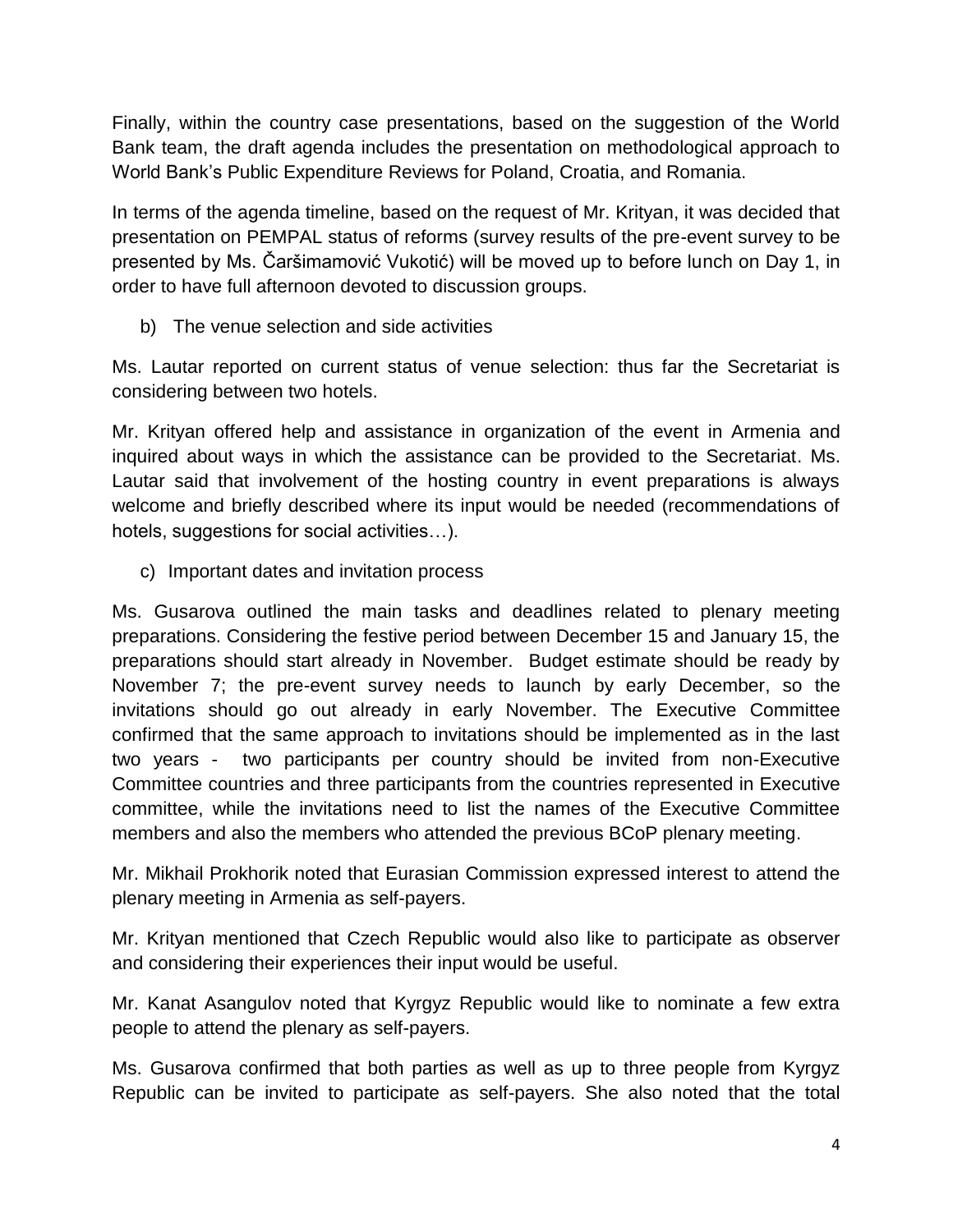number of self-payers will be subject to venue capacity, to be determined by the Secretariat.

# **4. Update on study visit to Slovenia**

Ms. Čaršimamović Vukotić briefed the executive committee members on this study visit preparations and expressed gratitude to Mladenka Karačić and to colleagues from Serbia, who helped outline the list of most topical questions to be addressed at the visit. The Study Visit will take place in Ljubljana from November 18 to November 21, with the participants from Albania, Bosnia and Herzegovina, Croatia, Kosovo, Macedonia, Montenegro, and Serbia being invited.

# **5. Update on study visit to South Africa and nomination of BCOP Exec Comm lead for visit**

Ms. Deanna Aubrey reported on status of preparations for study visit to South Africa; the dates have been approved by hosting party and are now set for March 10-13, 2015.

Comments and suggestions of Executive Committee members in regards to the Concept Note and Draft Agenda for this Study Visit which were circulated prior to this meeting are requested by October 31. Ms. Aubrey asked also for the volunteer from the Executive Committee members to be the lead for this Study Visit on behalf of the Executive Committee. Ms. Anna Belenchuk volunteered to be the lead.

## **6. Update on wage bill management working group**

Ms. Gusarova reported that the Working Group on Wage Bill Management has gathered face to face in May 2014 in Moscow and then again via videoconference on September 23. The Concept Note for the FY 2015 has been drafted and circulated to the Executive Committee members. Countries currently involved in this working group are Albania, Bosnia and Herzegovina, Armenia, Belarus, Kyrgyz Republic and Moldova. The next meeting is scheduled for December 2014.

# **7. Mid-term review of PEMPAL Strategy 2012-17**

Ms. Aubrey explained that the Concept Note for the PEMAL Mid-term Review has been prepared and sent to Steering Committee for comments. Ms. Aubrey informed the Executive Committee that their feedback will be sought, including via interviews to be conducted by the Resource Team.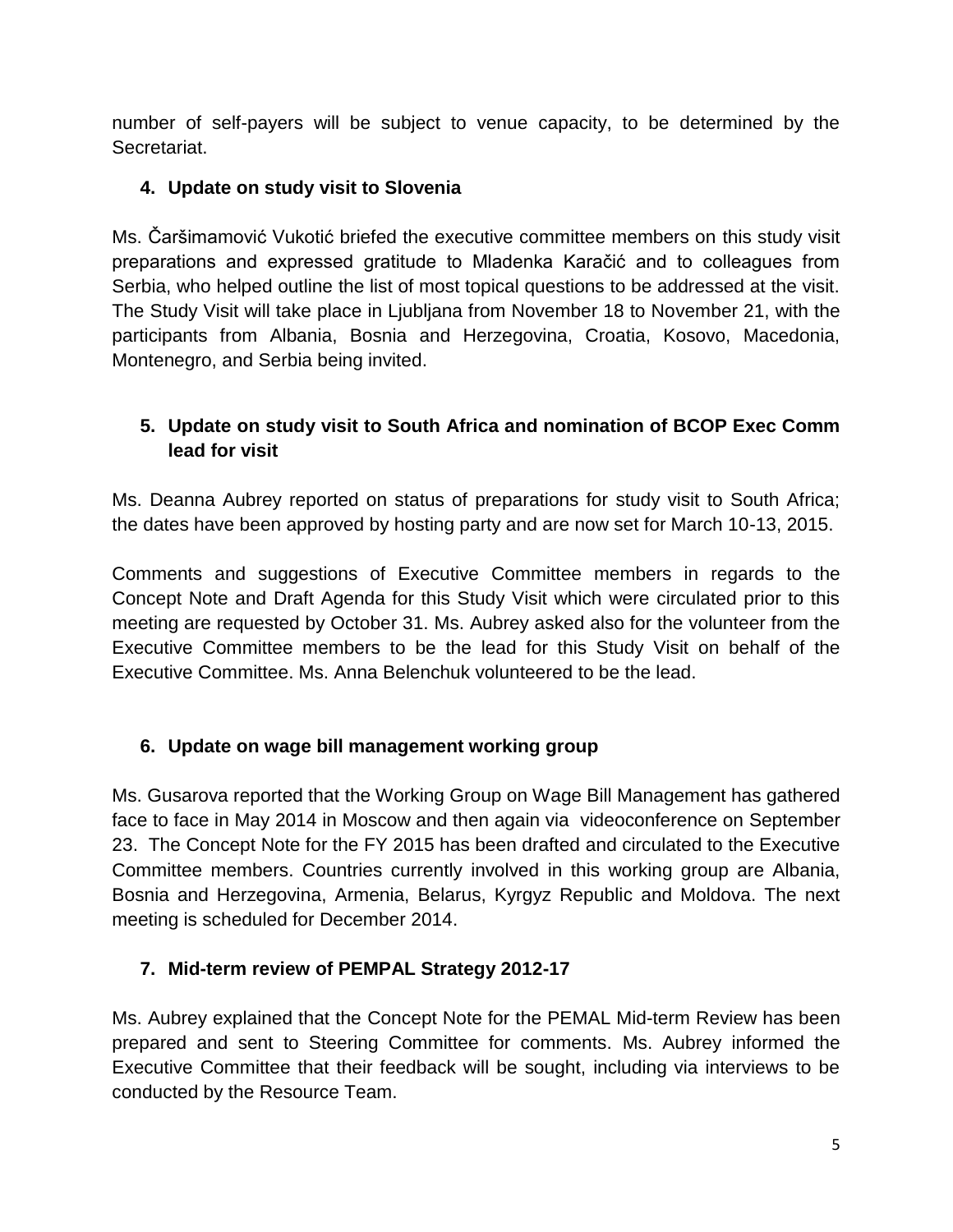The review process will take place in the first quarter of 2015, while it is planned that in July 2015 the Cross-CoP workshop (of Executive Committees and Steering Committee) willll be organized to review results of the review.

## **8. Secretariat new newsletter approach**

Ms. Lautar explained the latest improvement of the PEMPAL public relations efforts. The new format of the newsletter was released in the mid October, capturing the activities in the period from January to September. The idea is to release the newsletter on a quarterly basis.

Several members of the Executive Committee informed the Secretariat that they have not received the newsletter. In addition, it was suggested that the email should also include the link to the website where the newsletter would be displayed, which would be useful in the cases where recipient email accounts do not display the newsletter properly.

Ms. Lautar noted these concerns and explained that the Secretariat will address these issues.

### **9. Update on wiki**

Ms. Čaršimamović Vukotić informed the Executive Committee that the new materials from the Wage Bill Management Working Group have been posted on Wiki, which continues to function as internal site for BCoP members only, for posting of unofficial material additional to official material posted on the PEMPAL website (for example, additional material received from the host countries after Study Visits), knowledge products based on the material from other international organizations or original material of other international organizations (e.g. IMF or OECD), and work in progress / unofficial PEMPAL material. She reminded the members that the Wiki currently functions as internal site based on the paid annual fee, which will expire in early 2015. Thus, she encouraged the members to explore the site and to be ready to discuss whether the Wiki should continue to function as is during the next Executive Committee meeting.

### **10.Other business**

a) OECD event in November